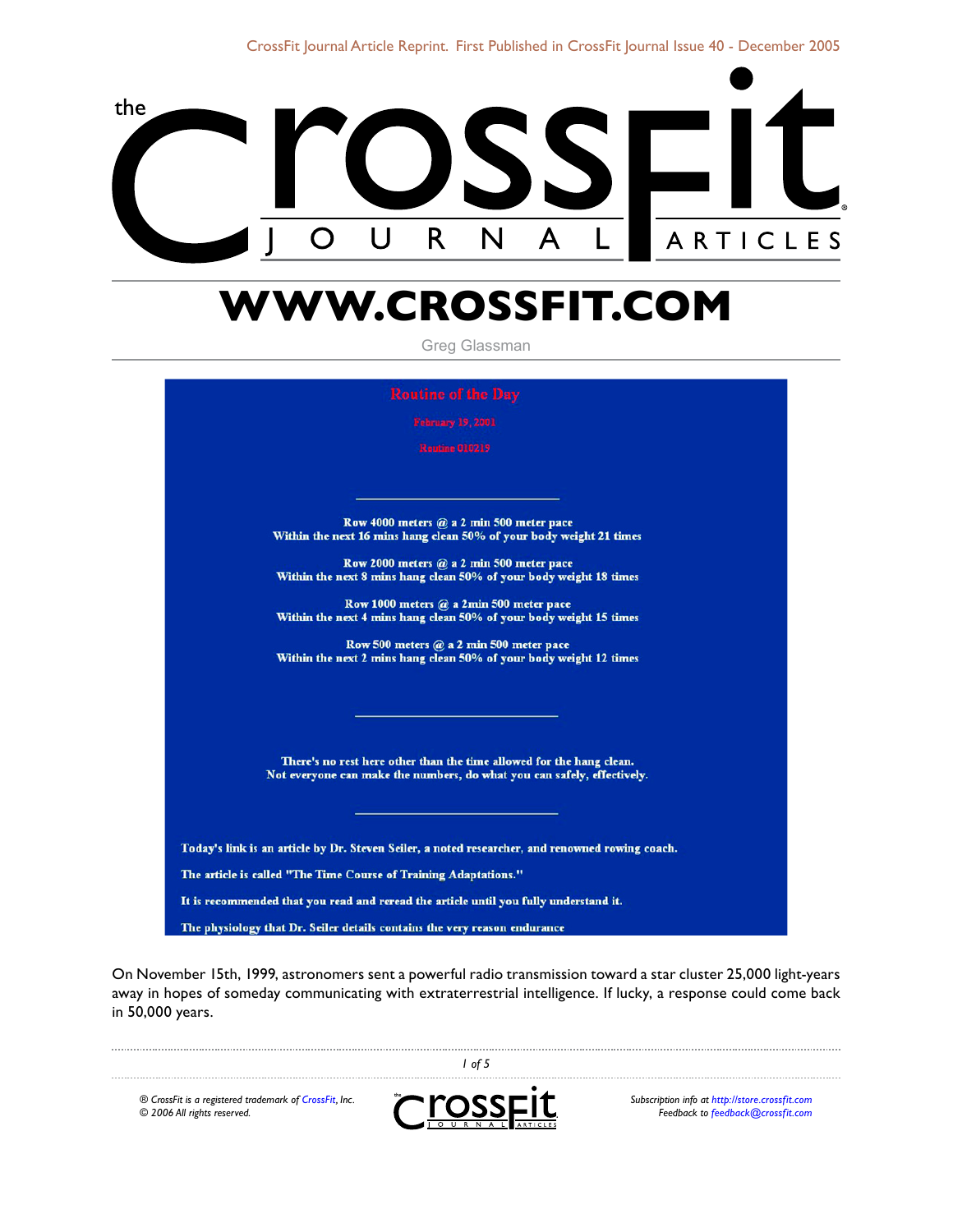On February 10th, 2001, Lauren and I first published our simple, distinctive workouts on the Internet in hopes of someday communicating with intelligent life in the fitness world. The experiment has proven to be a stunning success, with a comparatively rapid return, and it gave birth to a community that is revolutionizing fitness and training.

This month we want to share our thoughts on the growth and development of CrossFit and share our dreams and commitments as stewards and servants of the CrossFit community.

#### **History**

The CrossFit.com website was not our idea. In fact, the domain name was registered and held in trust by a friend and client, Mike Bender, ten-time winner of the Toughest Cop Alive competition, who waited patiently for us to come to understand the potential of the Internet and the need for a website.

It was Ben Elizer, another CrossFit client and Silicon Valley software developer, who in the later part of 1999 first proposed a CrossFit website. Ben's software firm KnowWare, now defunct, had done technical work for many of the better-known dot-com startups and had the connections, contacts, and experience needed to secure venture capital and take a startup public.

KnowWare put together a series of meetings with artists, programmers, developers, and investors to plan the launch of CrossFit.com. The proposed business model was to produce a high-tech feature-packed website with venture capital, go public, and then figure out how to make money from it. The line was "Get eyes, then monetize."

The developers knew how to build a site, draw people to a site, and get investors, and we knew how to make monsters of men. None of us could quite figure out how we'd make money, and that was OK with all of us, but our perceptions of how to best draw people to a fitness concept ultimately diverged. The dot-com experts, the developers, believed that an expensive website and investorfunded giveaways would carry us to an IPO. They'd done it before. We thought that uniquely effective programming delivered daily via a "Workout of the Day" or "WOD" would do the trick.

When we explained that we thought our workouts were so effective that if we were to post one every day, someone would eventually find them, try them, have great results, and come back and tell friends, the dot-comers laughed heartily and condescendingly chortled, "Ahhhh, the old grassroots approach!" (They also loved the "ring" of "Workout of the Day.")

We worked and planned, discussed and argued with our development/management team for months about the visions for CrossFit.com while working toward the first phase of funding.



*® CrossFit is a registered trademark of [CrossFit,](http://www.crossfit.com) Inc. © 2006 All rights reserved.*



 *of 5*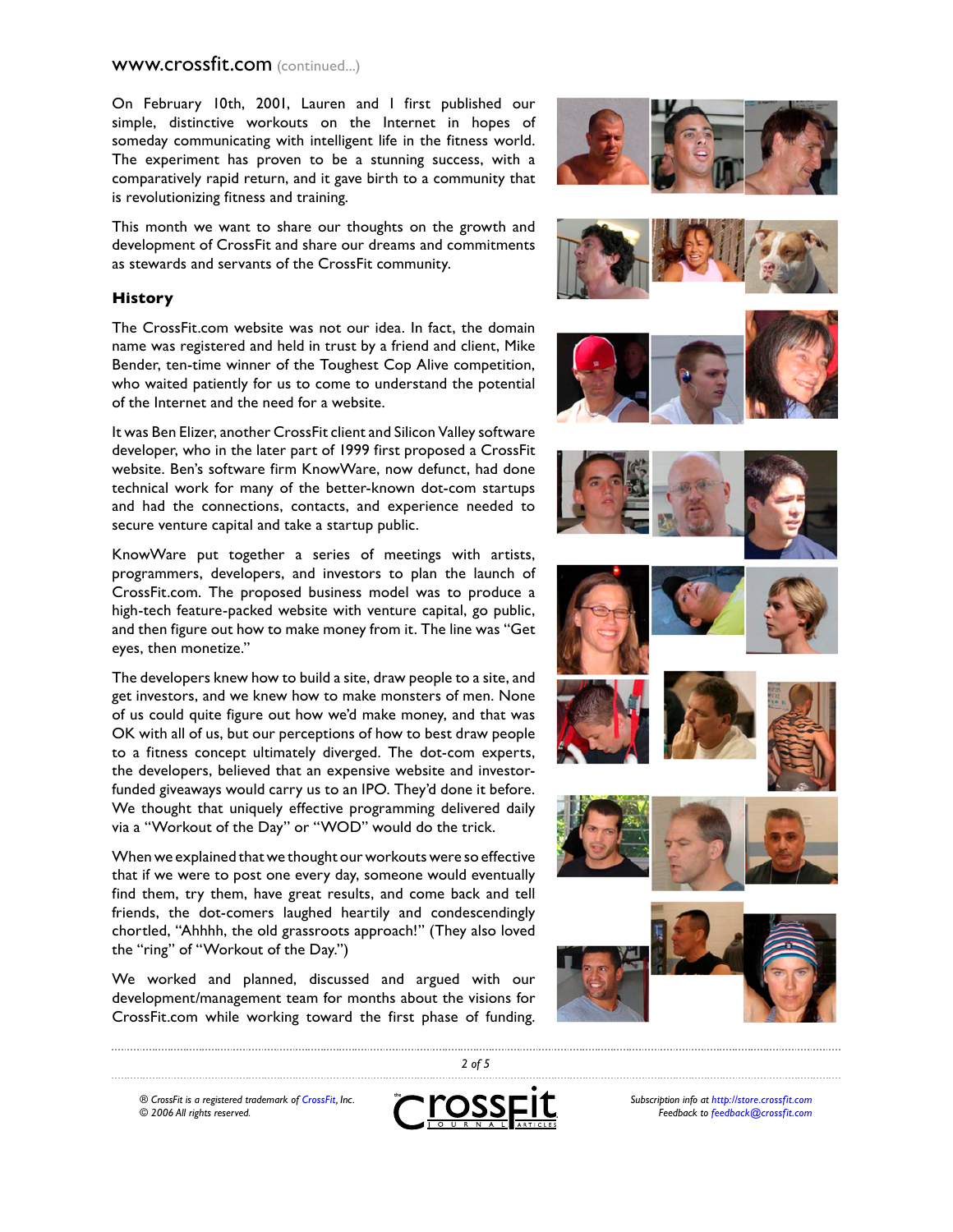Then, in the second week of March, 2000, the NASDAQ began a freefall heralding one of the greatest market collapses in U.S. history. The plans for CrossFit.com evaporated as quickly as the fortunes and dreams of so many investors.

Frankly, while sorry for our newfound friends' financial ruin, we were quite relieved. For the rest of the year we got back on task with trying to get kicked out of one more commercial gym.

Relieved but still intrigued, we couldn't put to rest the idea of sharing our fitness programming with the world. We were haunted by the notion that if our programming were indeed as effective as we thought it, the Internet might provide the opportunity to prove as much by allowing us to inexpensively and powerfully give the kernel or our work—our workouts—a global test and distribution.

#### **Today**

On February 10th, 2001, CrossFit.com went live with a single ugly page featuring our first workout on a blue background and white font that we only months later learned printed as a blank page.

Five years later, without a penny spent on advertising, marketing, or promotion, CrossFit.com has over 75,000 regular unique visitors from around the world, over 1 million visits so far this year, and over a terabyte of data delivered monthly.

In the last year alone CrossFit has appeared in the magazines Law and Order, Outside, Grappling, and Skiing. Last month Men's Journal listed CrossFit at number 4 among the "50 Greatest Health and Fitness Websites" and is wrapping up a feature story about CrossFit for its February 2006 issue.

There are currently 49 CrossFit affiliates; last year at this time there were seven. Our "cyber community," whatever that is, spawns sub-communities that sweat, laugh, and cry together—in the flesh. Formal and informal, temporary and enduring, planned and impromptu, these participant-driven gatherings of CrossFitters have the potential to revolutionize the fitness industry.

Our claim to being a peerless developer of fitness has gone unchallenged in 5 years of "put-up, challenge the standard, or shutup" WOD postings, and has been tested thoroughly and impartially in police and military clinical trials in the U.S. and Canada.

CrossFit is growing like a weed. It's that old grassroots approach.

#### **Listening to you**

The idea of fitness programming based on constant variance of functional exercises executed at high intensity came from us. All the following innovations came directly from our clients:













*® CrossFit is a registered trademark of [CrossFit,](http://www.crossfit.com) Inc. © 2006 All rights reserved.*



 *of 5*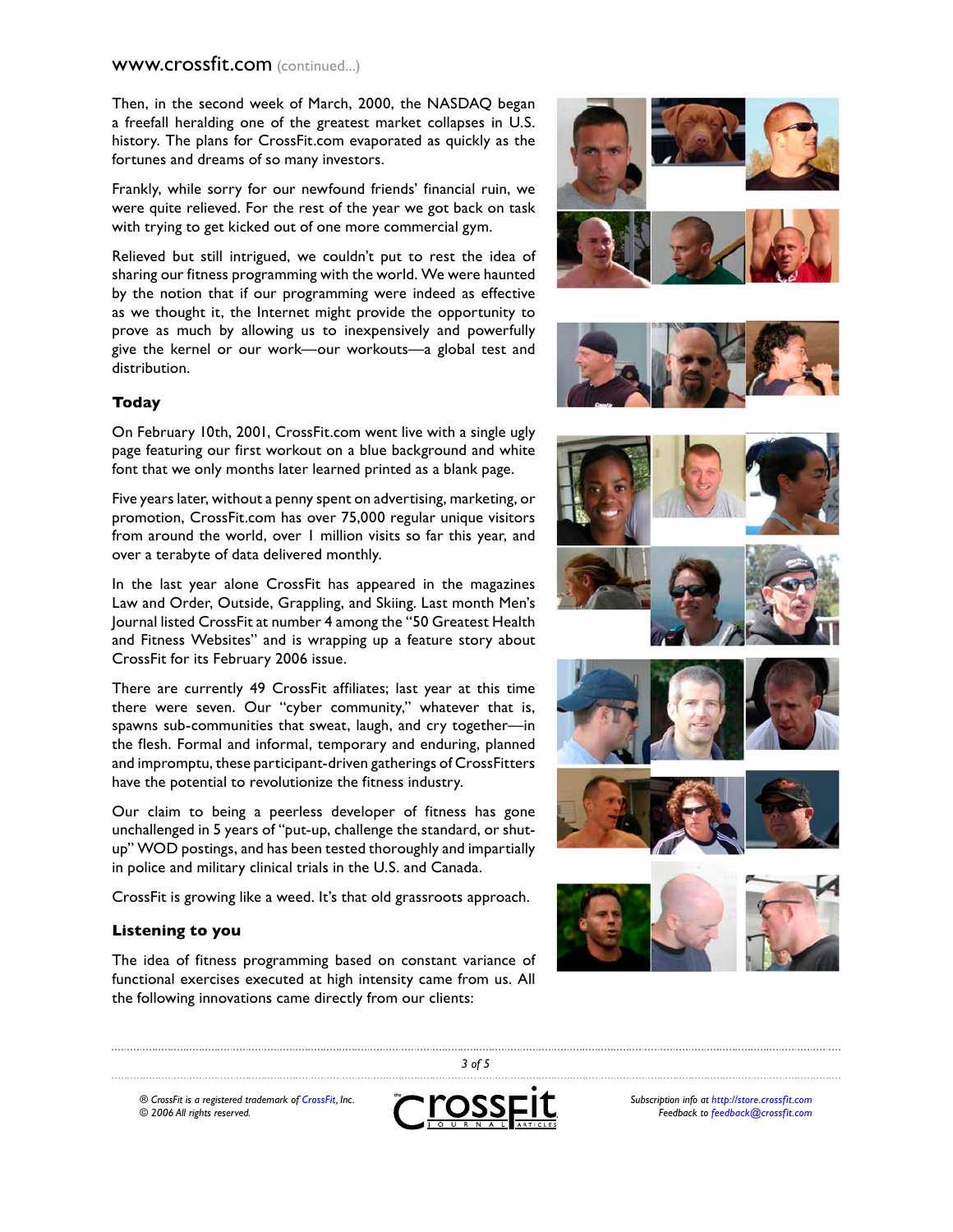- Getting our own facility
- CrossFit Journal
- Seminars and certifications
- Website
- Registering the CrossFit.com domain name
- Videos and DVDs
- CrossFit store
- T-shirts
- Blog format for the website
- Affiliate program
- Message board
- Moderation of the message board
- CrossFit FAQ
- CrossFit Live

Everything that has followed the initial spark of the programming concept has been a direct response to the repeated demands, requests, and pleadings of people who do CrossFit. It is also CrossFitters who will continuously develop and refine the CrossFit model as we continue our commitment to making co-developers of the best coaches, trainers, athletes, and thinkers in fitness. We are an open-source fitness program.

As stewards of this community we are committed to providing improved infrastructure, tools, and services to support CrossFitters everywhere.

## **Infrastructure**

Keeping the site up is paramount. Our cumulative downtime in five years of operation is less than several hours. CrossFit.com has survived floods, roof leaks, and power outages when hosted in our garage and company and equipment failures when hosted professionally. With unusual luck and the dedication of tireless friends, and while hop-scotching from one server to another (six moves so far), we've not missed a workout in five years. The other constant has been increased traffic on the site.

In April of 2003 we unveiled a redesign of CrossFit.com. The remodel featured a professional design, new message board, and weblog architecture powered by Moveable Type. Brian Mulvaney had been goading us toward the blog format for over a year. It was Brian's persistence on the subject of blogging that led us to the view that websites with dynamic front-page content that formed community would thrive while others would be relegated to billboard status.

It was the blogging structure and spirit of the new site that excited the need for more and better media. Larger photos and more and better videos, have proven themselves to be powerful community building and fitness driving tools.



*® CrossFit is a registered trademark of [CrossFit,](http://www.crossfit.com) Inc. © 2006 All rights reserved.*



 *of 5*